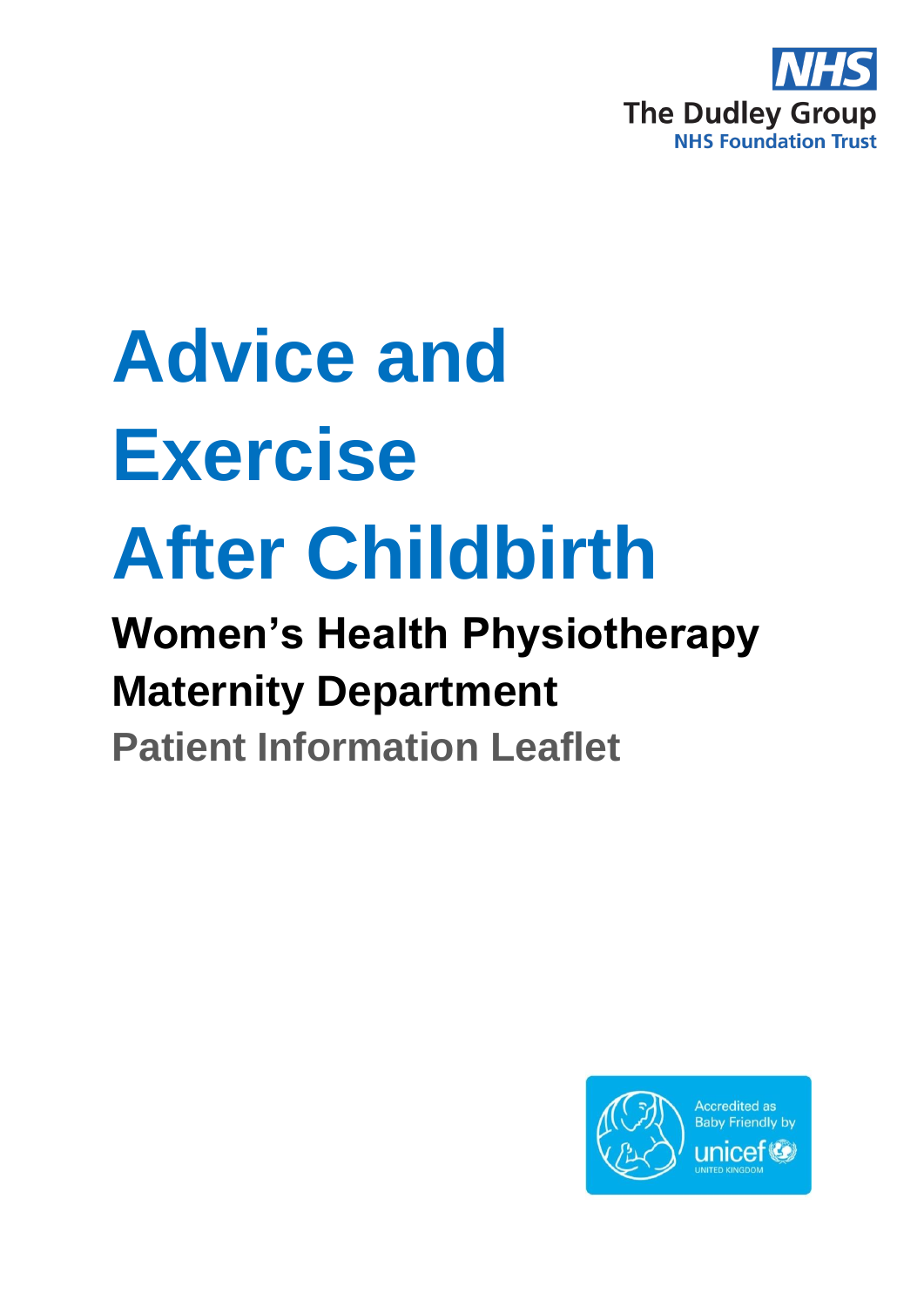## **Contents**

| Why do you need this leaflet?                                   | $\overline{2}$  |
|-----------------------------------------------------------------|-----------------|
| Rest, activity and positioning advice                           | $\overline{2}$  |
| Correct posture when caring for your baby                       | 4               |
| Caring for your perineum                                        | 6               |
| What is the function of the pelvic floor?                       | 8               |
| How does pregnancy and birth affect the pelvic floor?           | 9               |
| What are the symptoms of pelvic floor weakness?                 | 9               |
| Physiotherapy                                                   | 10              |
| <b>Pelvic floor exercises</b>                                   | 10              |
| Exercise tips and progression                                   | 11              |
| Abdominal exercise                                              | 12 <sup>2</sup> |
| Diastasis rectus abdominus<br>(separation of the tummy muscles) | 15              |
| Returning to exercise after pregnancy                           | 17              |
| After a caesarean section                                       | 18              |
| <b>References</b>                                               | 19              |
| Can I find out more?                                            | 20              |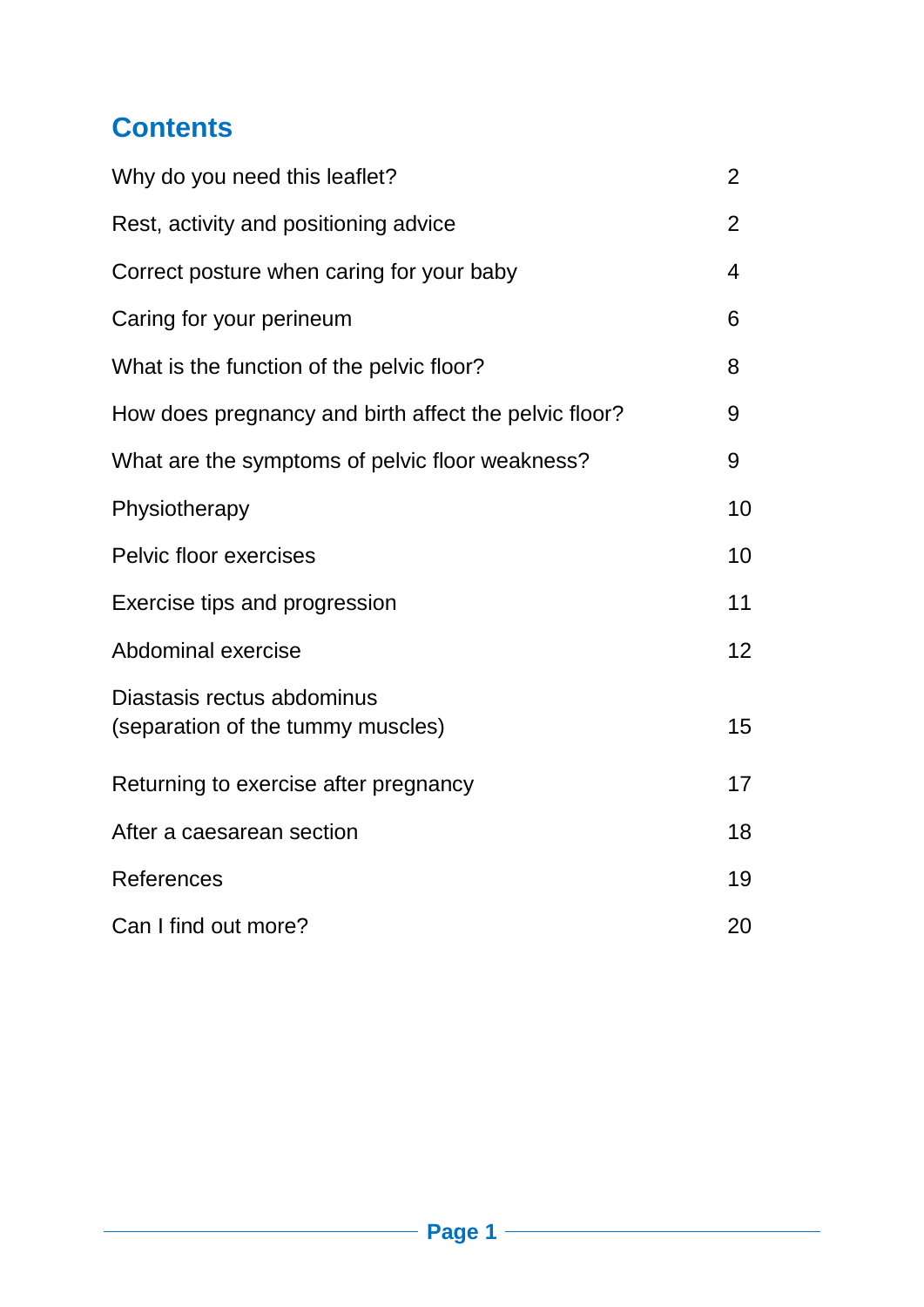## **Why do you need this leaflet?**

During pregnancy and birth, your body changes. After your baby is born it will take time for your body to return to normal.

The purpose of this leaflet is to

- Help you to cope with any discomfort in the early days after delivery.
- Offer you advice about your posture when caring for your new baby.
- Give you the exercises to help you get back into shape and return to your previous activities. The pelvic floor exercises are particularly important in preventing any long term continence problems.

## **Rest, activity and positioning advice**

If you have to stay in bed for medical reasons after delivery, you should do the following exercises:

## **Breathing exercises**

• Take six slow, deep breaths every hour, trying to fill the lower part of your lungs.

This will help to reduce the chance of chest infection and maintain a clear chest.

#### **Circulation exercises**

- Move both feet up and down at the ankles.
- Turn both feet in a circular motion at the ankles.
- Press the back of your knees down onto the bed, tighten your thigh muscles and buttock muscles, and bring your toes towards you.
- Repeat each movement ten times, hourly.

This will aid circulation, decrease the chance of deep vein thrombosis (DVT) and help reduce swelling.

- Do these until you are up and about as normal.
- If your ankles remain swollen, you may wish to continue the circulation exercises.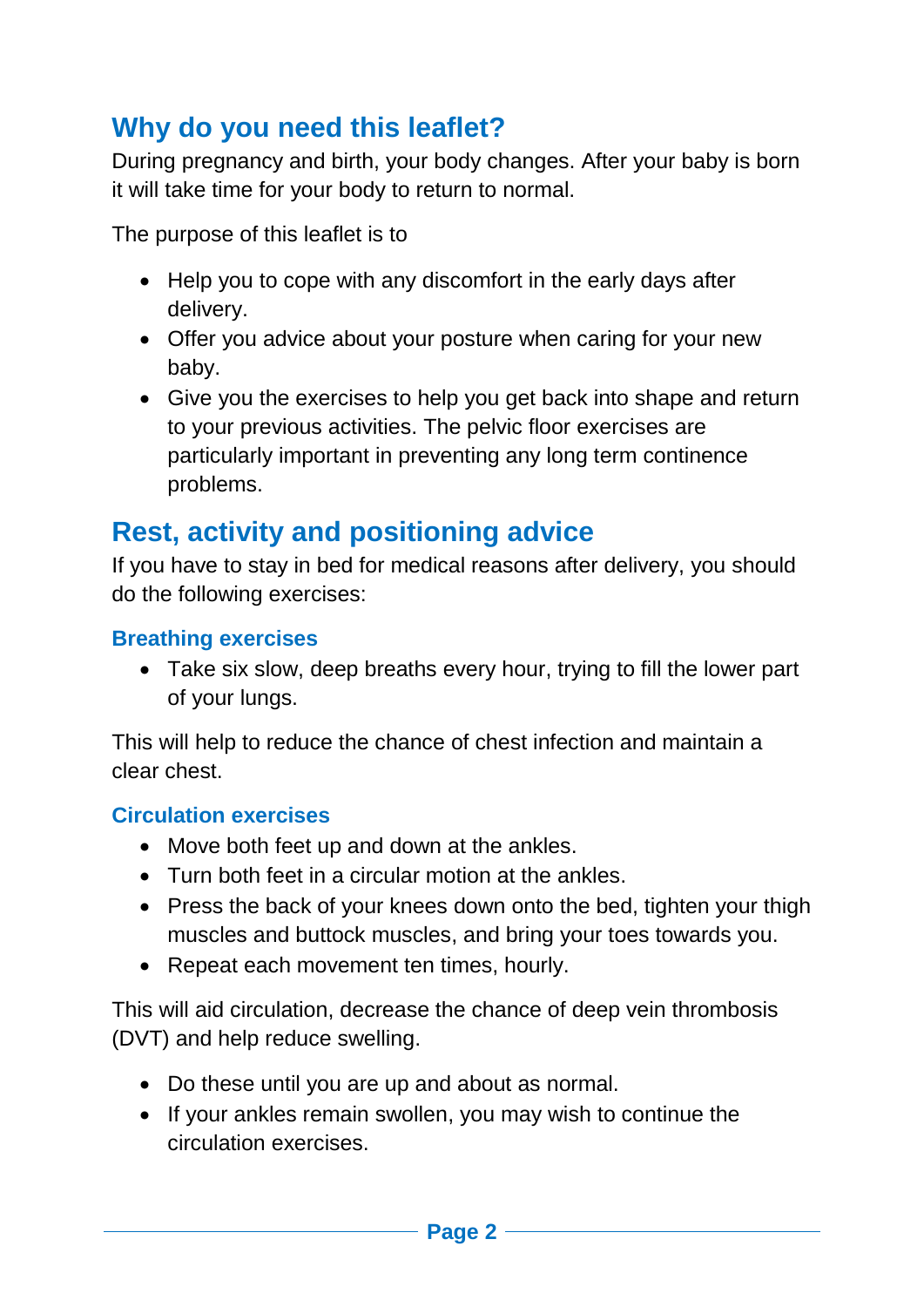- Putting your feet up when resting/feeding will also help to reduce ankle swelling.
- Try to avoid sitting with your legs crossed and avoid standing for long periods.
- Ensure you drink plenty to help reduce any swelling and to make it easier to cough and clear any mucus from your lungs.

#### **Rest**

It is important to have sufficient rest with your feet up to allow your body to recover and to avoid becoming overtired. Don't try to do too much as you may feel increased discomfort. Be sensible and listen to your body.

Lying down for a short amount of time each day will help you feel more able to cope with the demands of motherhood. You may find it useful to use relaxation techniques and to try and sleep when your baby sleeps.

#### **Resting positions**

A comfortable resting position is lying on your side with pillows placed under your abdomen (tummy) and between your knees. This may be a good position for comfort if you have abdominal or vaginal stitches or have haemorrhoids (piles).

When sitting, always sit with your back against the bed or chair and support your lower back with a cushion. Use a stool or pillows to rest your feet on if your feet do not reach the floor.

Try to change your resting position regularly to avoid becoming stiff.

## **Activity**

In addition to rest, being active as soon as you are able to is good for you. Unless the doctor or midwife advises you not to, try to get up and walk around a little every hour. This will aid circulation and help to decrease stiffness and aching.

Once you are at home, it is a good idea to take a short walk each day to improve fitness levels. Start with a five minute stroll and build it up as comfort allows, to as much as a one hour walk by six weeks. This will depend upon your previous fitness levels.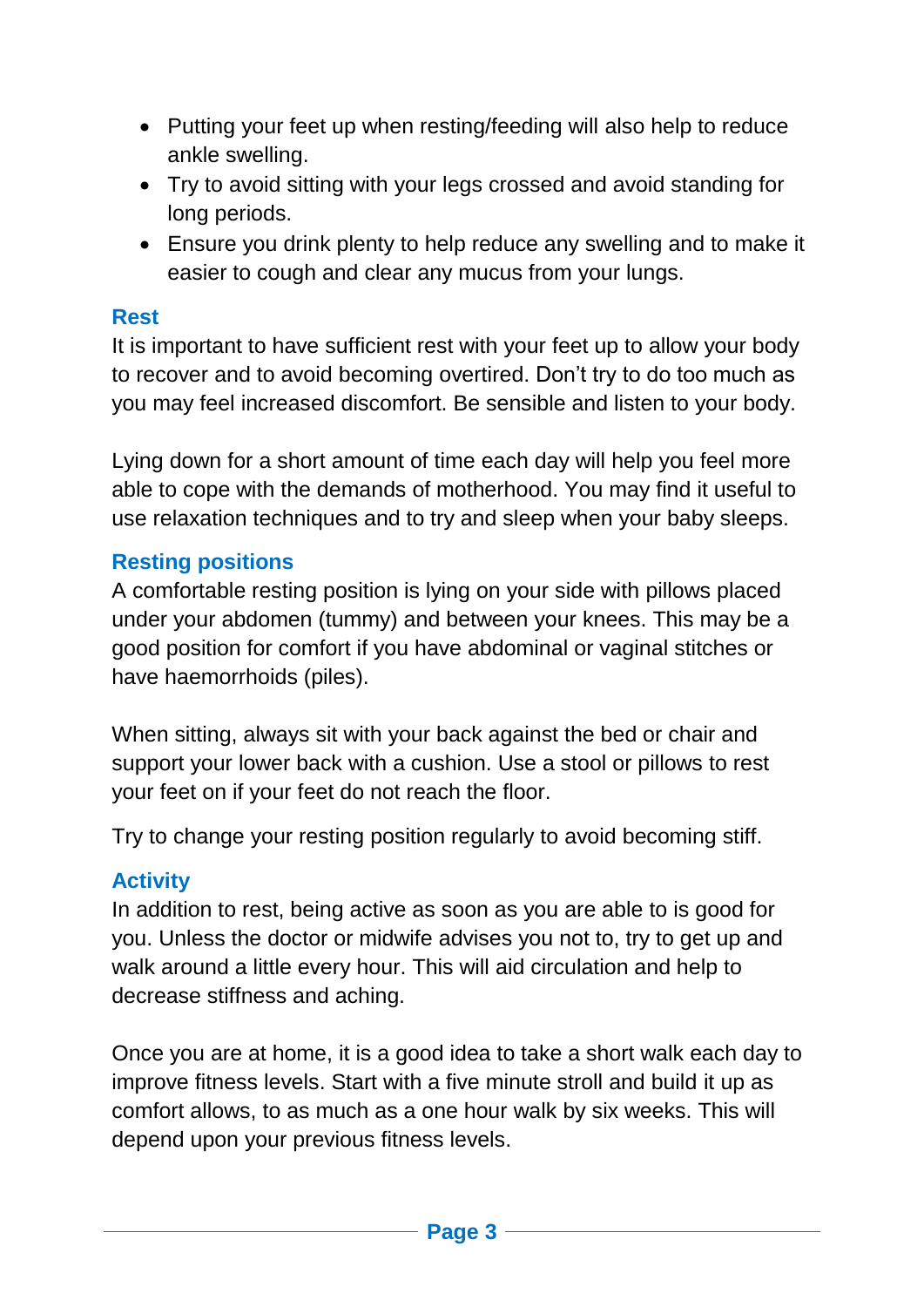## **Getting into and out of bed**

Bend both knees and turn your head to the side you want to move to. Reach over with your arm and roll onto your side. Lower your feet off the edge of the bed and push sideways with your arms to sit on the side of the bed. Reverse this to get back into bed.

If sitting is too uncomfortable, you can get into bed by kneeling and lowering yourself down onto your side, and reversing this to get out. To move up the bed, roll onto your side, prop up onto your elbow and push up with your hands and feet.

## **Correct posture when caring for your baby**

During pregnancy, hormones cause the ligaments around the joints to become looser, and your posture and weight distribution changes the stresses on your joints. Your abdominal muscles are stretched and weakened, and so your core stability is affected.

Due to this, you are more at risk of postural aches and pains for five to six months after the birth, whilst your body is recovering and returning to its pre-pregnancy state (this may be a little longer if you are breastfeeding).

You will now regularly be changing, bathing and feeding your baby, so it is important to ensure you adopt a good posture at these times of lifting and bending. This will help prevent these repeated activities leading to ongoing discomfort of your back and other joints.

The advice and exercises in this leaflet will enable you to look after your back at this vulnerable time and help abdominal muscles to return to their full strength and function.

#### **Standing**

Try to stand tall in a good postural position with your feet shoulder width apart. Distribute your weight evenly through both feet, keep your tummy flat and your bottom tucked in.

Imagine that your waistline is the rim of a bucket filled to the top with water and you don't want to spill any as you go about your everyday activities. This will encourage a good position of the spine and pelvis and good support from the postural muscles.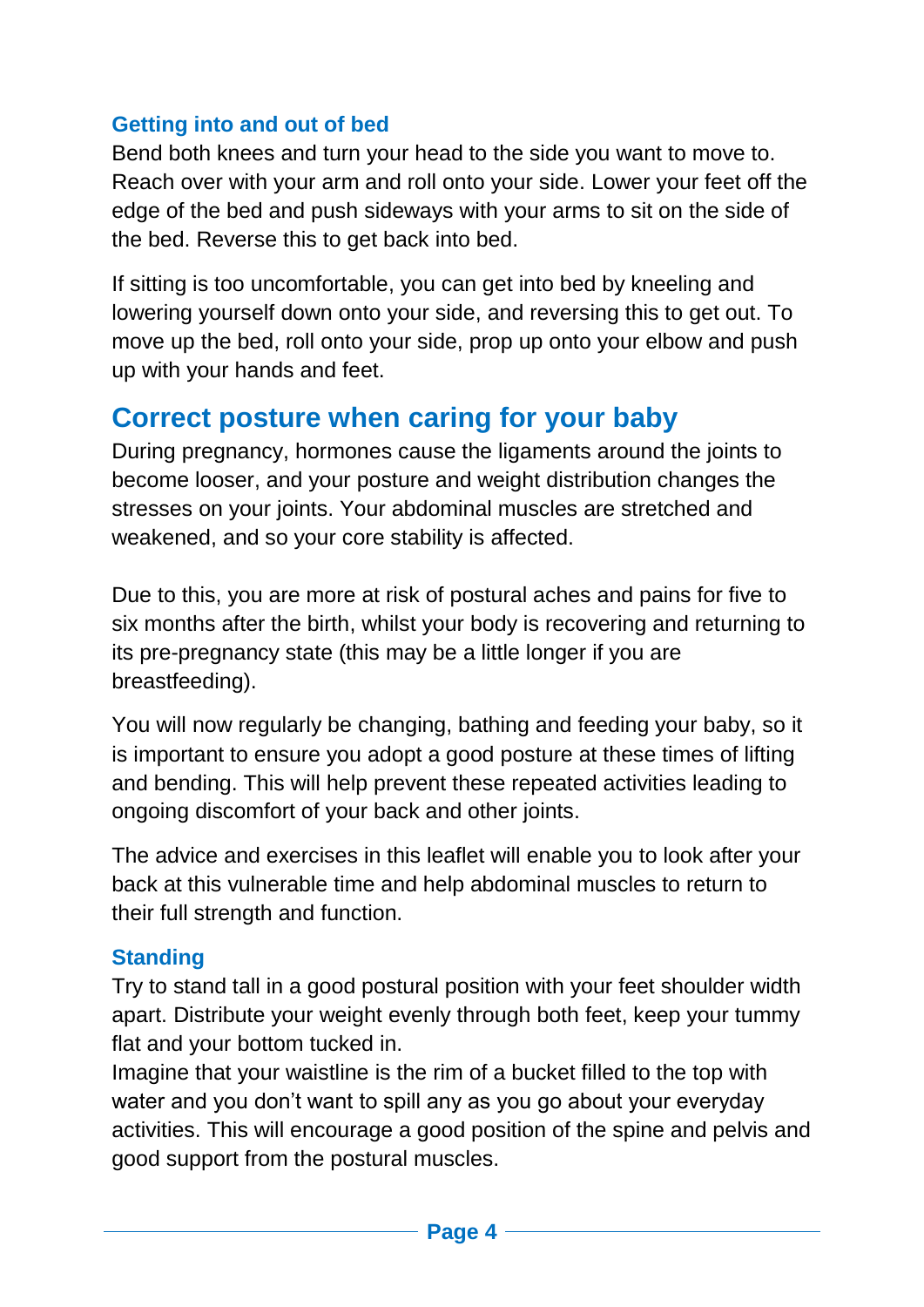Try not to stoop or stand with your hips tilted forward with your abdomen and bottom sticking out as you may have done in pregnancy.

## **Lifting, pushing and pulling**

Practice these activities safely by standing with your feet shoulder width apart, bending your knees, keeping your back straight and tightening your tummy muscles and pelvic floor before and as you exert effort.

Try and avoid lifting/pulling/pushing heavy or awkward objects. Distribute loads evenly and avoid twisting. If you have had a caesarean delivery, avoid these activities for the first six weeks.

It is okay to push the pram during the first six weeks as long as it does not cause discomfort.

#### **Changing your baby**

If possible, change your baby on a surface that is at waist height so you can maintain the standing posture described above. Ensure you do not leave your baby unattended, as babies can roll at an early age.

Avoid stooping down to change your baby on the bed or twisting to one side to change your baby on the sofa.

#### **Bathing**

When bathing your baby, you must avoid bending forward or straining your back by kneeling on the floor. Instead, ask someone else to fill/empty the baby bath and put it on a surface at waist height. This will allow you to adopt the best posture and avoid heavy lifting in the first few weeks.

If no one is available to help fill/empty the bath, do this gradually with a jug. Alternatively, bathe your baby in a clean kitchen or bathroom sink, with a towel wrapped around the taps to protect your baby. Follow this advice for six weeks if you have had a caesarean section.

#### **Feeding**

When you are feeding your baby, make sure you are comfortable, sit well back in your chair and ensure your back is supported.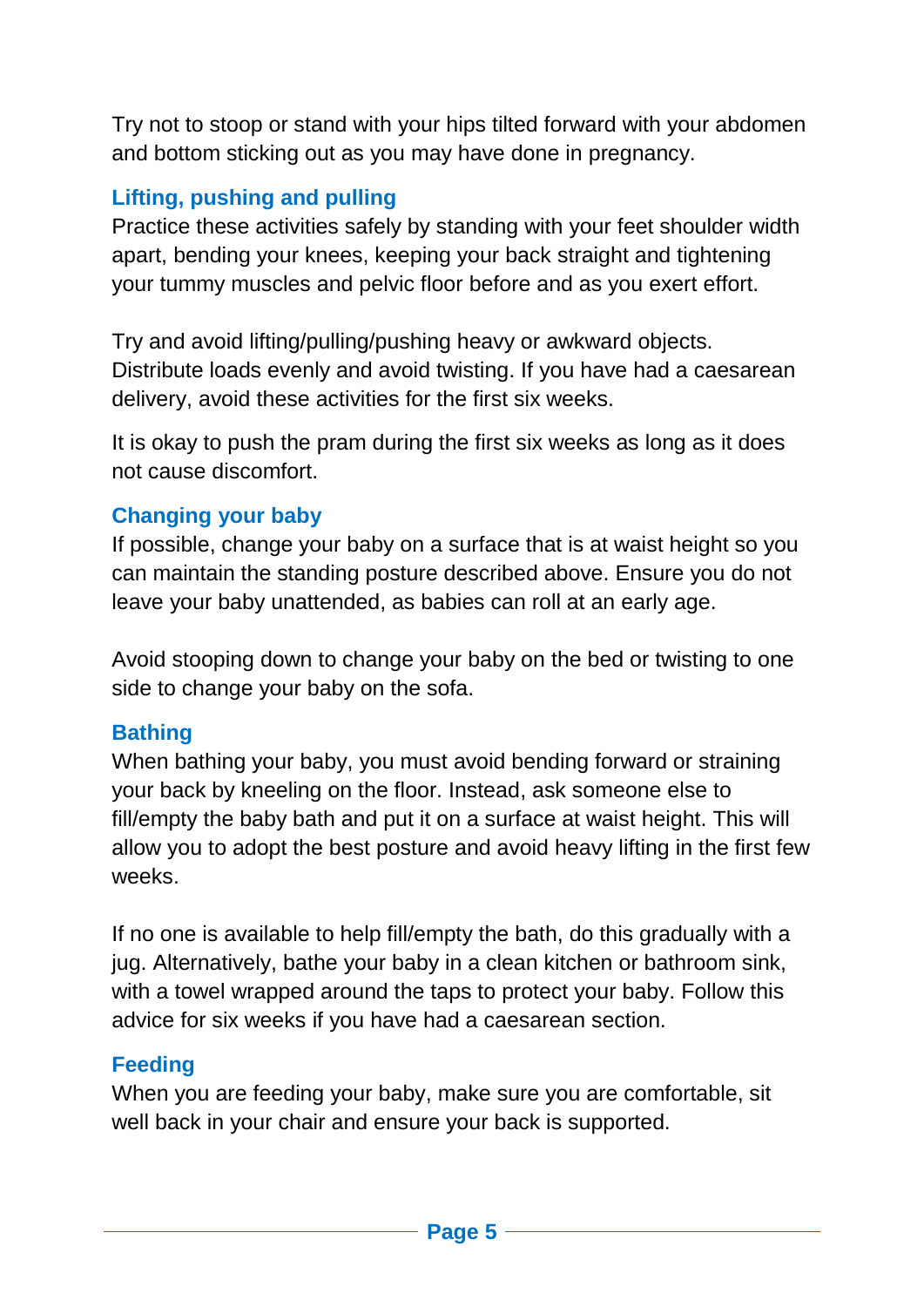Use a pillow to support the arch of your back, and you may want to support your feet on a small stool or foot rest.

It is also helpful to support your baby on a feeding cushion, or use pillows to ensure your shoulders are relaxed and to avoid strain and a slumped posture.

If you are bottle feeding, still alternate the side you position your baby's head to avoid the overuse of one shoulder, leading to postural discomfort.

Breastfeeding can often be easier on your side if you have vaginal discomfort, as this allows you to rest at the same time.

## **Caring for your perineum**

This is the area between the vagina and the anus. If you have swelling, bruising, a tear, stitches or haemorrhoids, the following advice may be helpful:

#### **Passing urine**

- Ensure you drink plenty of fluids (at least 1.5 to 2 litres per day) to ensure your urine is diluted (pale) and less likely to cause stinging.
- Sit down properly. Do not hover over the toilet as your bladder may not empty properly.
- You can pour a jug of lukewarm water over the perineum when you are passing urine, as this will decrease the stinging.
- If the above is not effective, pass urine in the bath/shower to further dilute your urine. Always rinse the area and then pat dry.

#### **Opening your bowels**

- Relax and lean well forward, put your feet on a low stool and put your elbows on your knees.
- Press a clean sanitary pad or toilet paper against the sore area to support it and reduce discomfort.
- Take your time and avoid straining. Breathing out slowly as you move your bowels may help.
- Eat at least five portions of fresh fruit/vegetables per day to avoid constipation.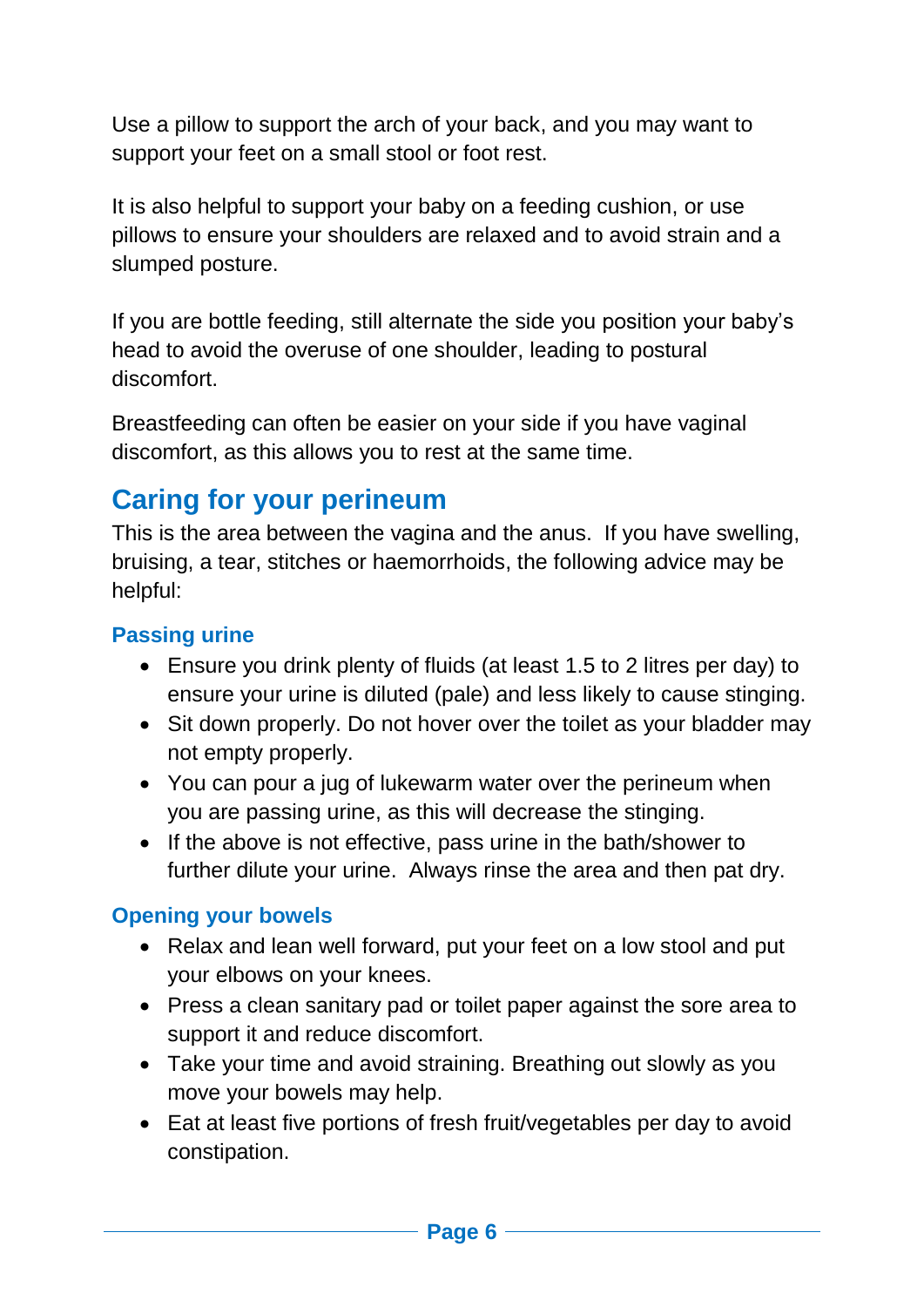• If you do become constipated, see your GP and ask for a gentle laxative.

## **Hygiene**

- Use cooler water in the bidet, bath or shower as the perineum may be sensitive.
- Wash with water only. Do not use soaps, talc or bubble bath for at least six weeks, or until the perineum is fully healed.
- After going to the toilet or washing, pat dry with toilet paper or a clean towel to avoid infection.
- Use one maternity pad at a time and change frequently.
- If you have stitches, it is best to use specific maternity pads rather than sanitary pads which can aggravate or stick to the stitches.
- At home, you can check your wound is healing by using a small mirror.
- If the area becomes more painful, angry looking or develops an unpleasant smell, it may be infected and you must seek medical advice from your GP.

## **Comfort**

- Find comfortable positions to rest and take pressure off the area.
- Lie on your side with a pillow between your knees.
- When sitting, put two pillows on a chair and sit over the gap.
- Memory foam rings are also available from pharmacies/baby stores if sitting is very uncomfortable. (Swimming/rubber rings are not recommended as they can delay healing.)
- Ask your GP for advice if you have haemorrhoids.
- To reduce swelling over the first 72 hours, you can use an ice pack. You can wrap some ice cubes in a damp, clean towel with two layers of cloth between the skin and the ice and apply to the swollen area of the perineum. This should be applied for five minutes only. You can buy specific gel pads from a pharmacy instead if you prefer.
- Performing your pelvic floor muscle exercises (described later in this leaflet) will help to improve circulation, reduce swelling and promote healing.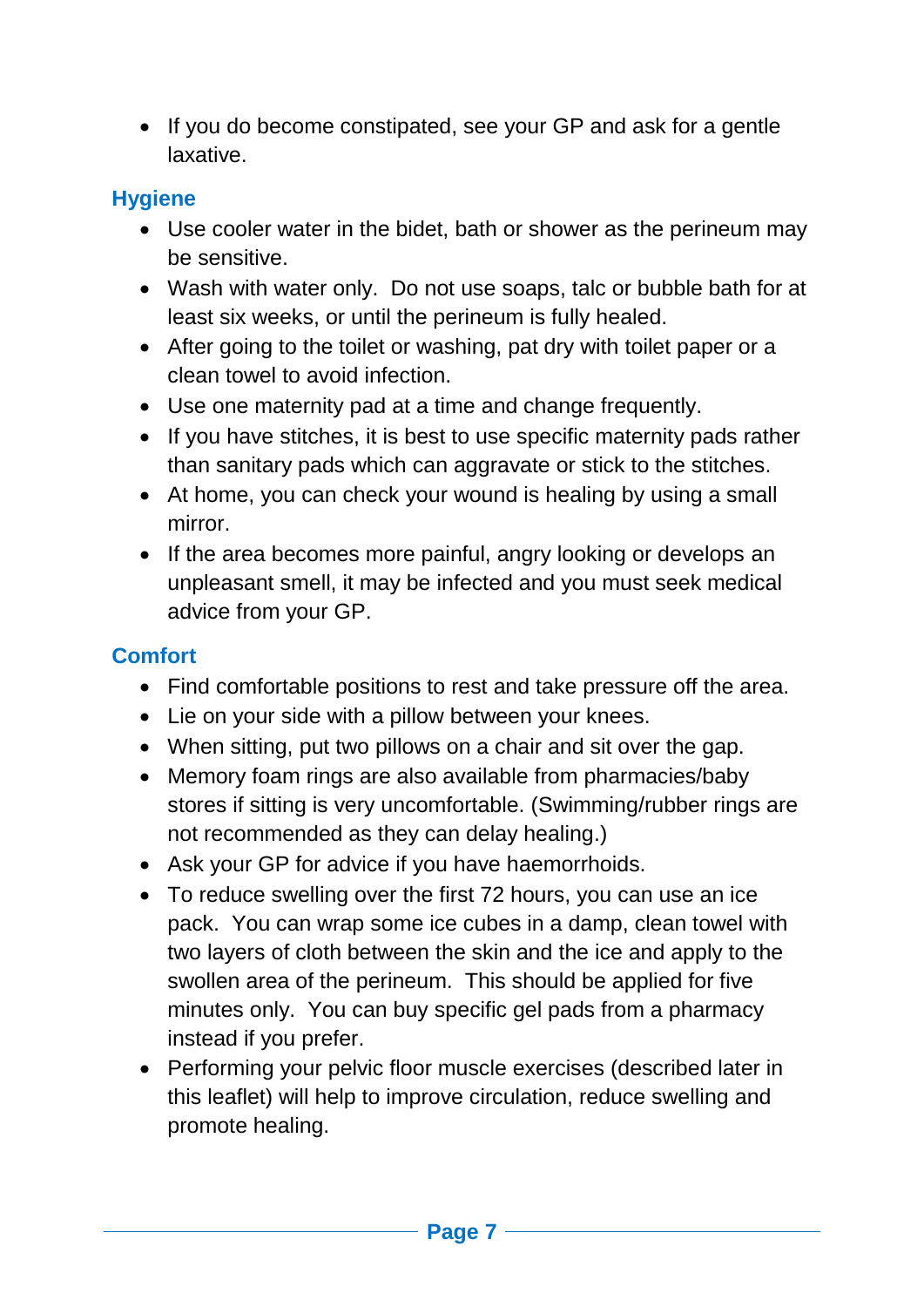## **Sexual intercourse**

- You are advised to wait until you have had your six week GP check before resuming sexual intercourse if you have had a tear or stitches.
- If this is not the case, you can resume intercourse when you feel you are ready. Start gently and use lubrication at first.
- If you have persistent discomfort or pain, ask your GP for further advice.

## **What is the function of the pelvic floor?**

Your pelvic floor is the sling of muscles that stretches between the pubic bone at the front of your pelvis and the bottom of your backbone. The function of this muscle is to help prevent prolapse of the pelvic organs, play a part in your bladder and bowel control, help stabilise the pelvic joints and lumbar spine, as well as enhance sexual function. (See figure 1.)

There are three openings in the muscle, the urethra (for urine), the vagina and the anus (back passage).



**Figure. 1** NHS Greater Glasgow and Clyde (2019)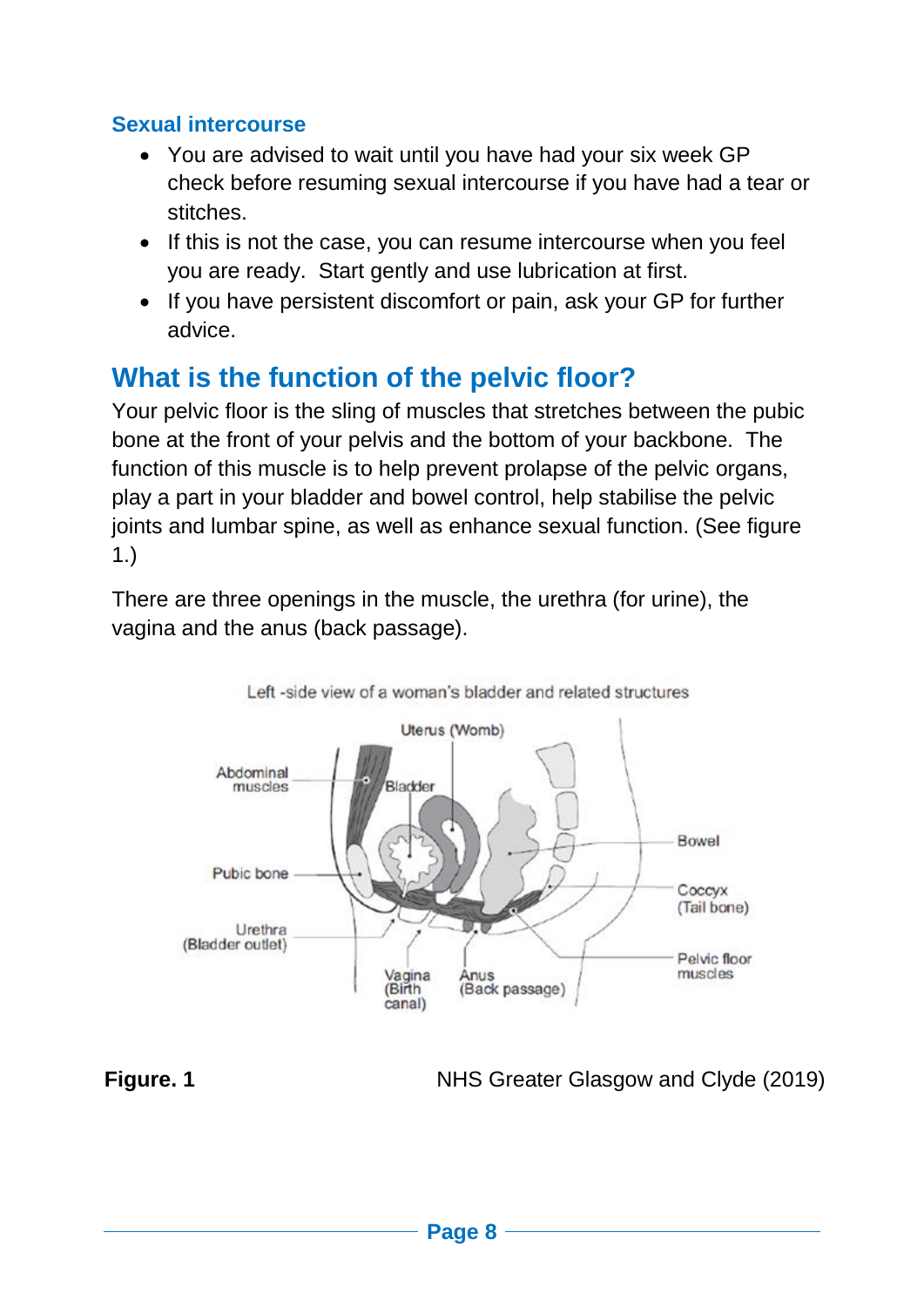## **How does pregnancy and birth affect the pelvic floor?**

During pregnancy, the weight of your baby and placenta pushes down on the pelvic floor and stretches and weakens the muscle. The pregnancy hormones can also cause the muscle and surrounding tissues to become more relaxed.

Childbirth can then weaken the pelvic floor further, and this can affect how well it works. You are more likely to experience problems associated with pelvic floor weaknesses if you have one or more of the following:

- You have had more than one delivery.
- Your pushing stage was longer than one and a half hours.
- You had an assisted delivery (ventouse/forceps).
- You had damage/tears to the perineum.
- You had an epidural or spinal anaesthetic.
- You had a multiple pregnancy.
- You are overweight.
- You are a smoker.
- You suffer from constipation.
- You have decreased sensation during sexual intercourse.

## **What are the symptoms of pelvic floor weakness?**

Weakness can cause the following symptoms:

- Stress incontinence: leaking with coughing, sneezing, laughing, jumping and vomiting.
- Urge incontinence: rushing to the toilet and not always making it on time.
- Frequency: going to the toilet more than eight times a day and more than once at night.
- Prolapse: a bulge of tissue in the vagina due to poor support of the internal organs.
- Bowel incontinence: leakage of stool.
- Difficulty controlling wind.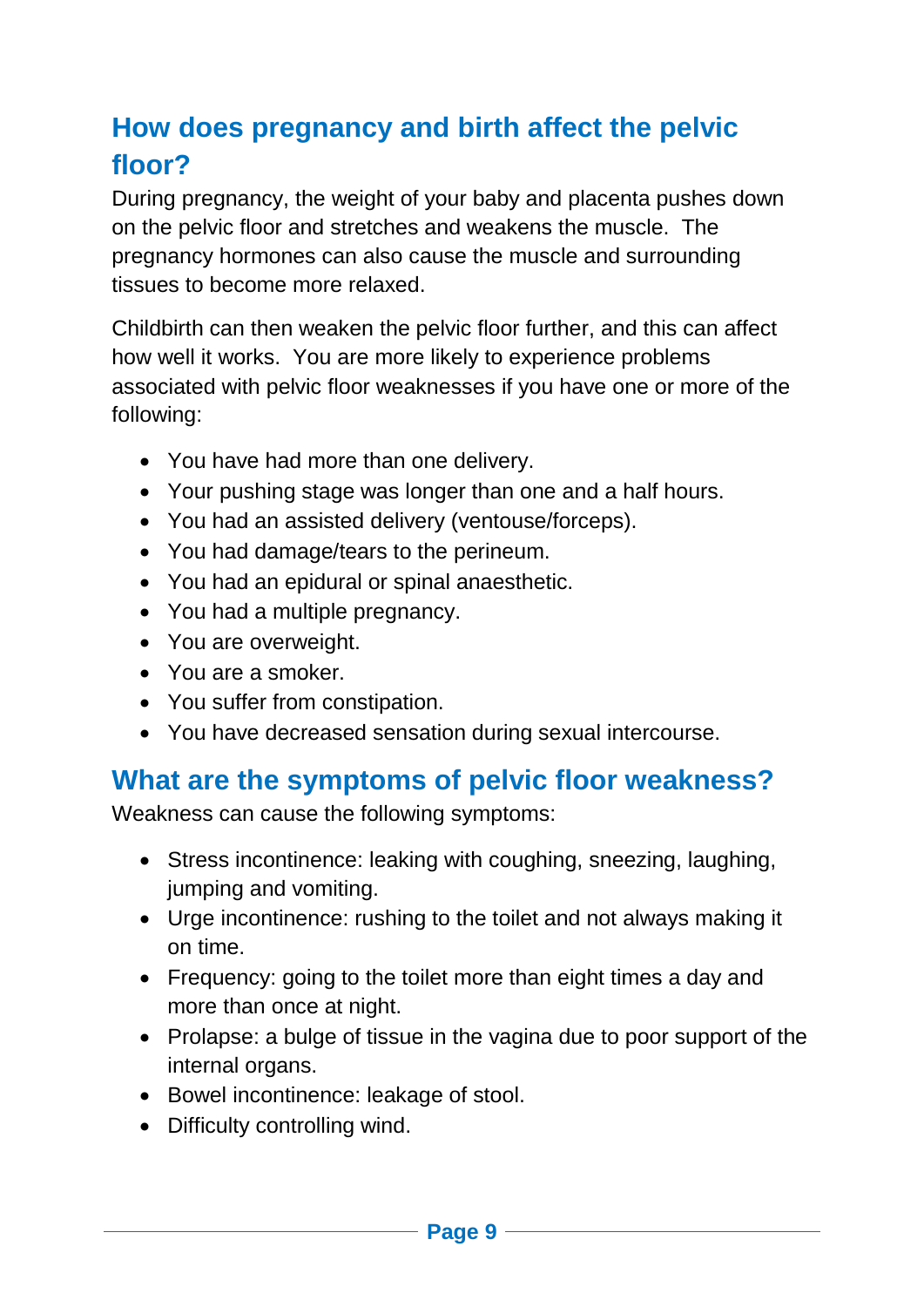**It is important after delivery to empty the bladder regularly. If you have not been to the toilet within two hours of delivery or removal of the catheter, or you are experiencing any of the above symptoms, please inform your midwife.**

## **Physiotherapy**

Your midwife completes an **Action in Continence Evaluation (ACE) Form**, which identifies those mothers who have symptoms of weak pelvic floor muscles or who are at high risk of developing these. Those identified, where possible, will be seen whilst in hospital by a member of the physiotherapy team.

Alternatively, you will be contacted when you return home. The letter will ask you to make an outpatient appointment if you feel you need support and advice to minimise your risk of ongoing problems with pelvic floor function.

If you have had a third or fourth degree tear, you will receive a follow-up telephone call from physiotherapy after six weeks. If ongoing concerns are raised, a physiotherapy outpatient appointment will be arranged. You will have a consultant appointment three months after delivery to identify any potential problems and organise any appropriate treatment.

## **Pelvic floor exercises**

It is vital to begin regular pelvic floor exercises straight away, even if you have had stitches or a Caesarean section. This will improve circulation, reduce swelling, relieve pain and strengthen the pelvic floor muscle to improve its function.

The aim is to reduce any existing symptoms and prevent symptoms becoming an issue in the future. Do the following steps five times daily.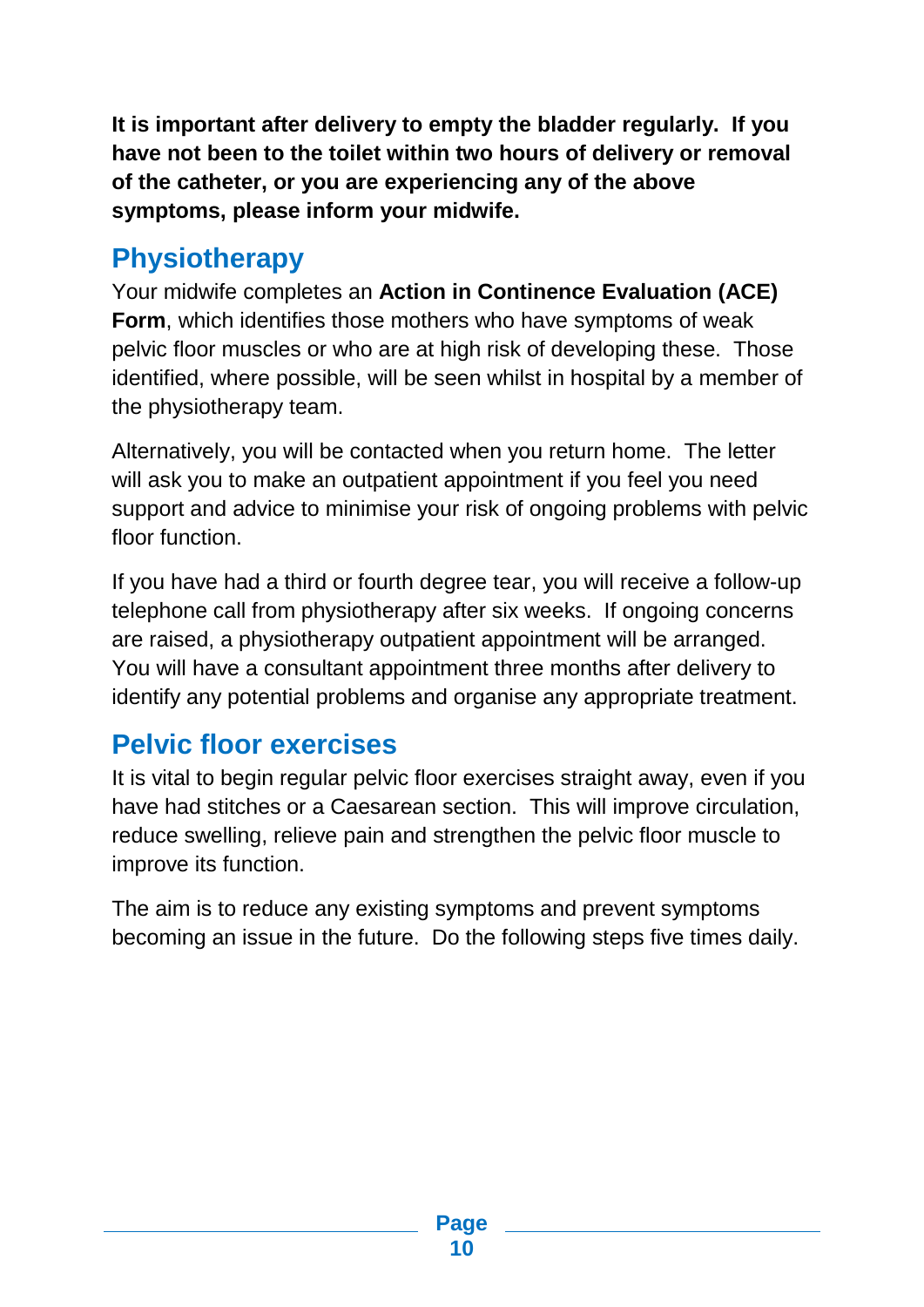- Lie with your knees bent up or sit comfortably.
- Imagine that you are trying to stop yourself passing water/wind.
- This should be a feeling of 'squeeze and lift', closing and drawing up the back and front passages.
- Do not tighten your buttocks or tummy or hold your breath.
- Hold the pelvic floor muscle for as long as you can, up to a maximum of ten seconds, then relax and rest for ten seconds.
- Repeat this up to ten times.
- Follow this by doing up to ten quick pelvic floor contractions.

## **Exercise tips and progression**

- If you are not certain how to do these exercises, or you are unable to activate the pelvic floor, please ask for advice.
- If at first you cannot hold the muscle contraction for long or do many contractions, do what you can and build up the endurance and strength of your pelvic floor gradually as you are able.
- Once you are used to this exercise, try it in different positions, such as sitting or standing.
- Link your exercises to an activity you do regularly so you will be reminded to do it, e.g. every time you feed your baby, have a drink, wash up or watch television.
- **Do not** stop and start the flow of urine to exercise the pelvic floor muscle as this can lead to a urinary tract infection.
- Remember to tighten your pelvic floor muscle every time you laugh, sneeze, cough, lift or bend.
- At six weeks, if you are having none of the symptoms mentioned in the 'What are the symptoms of pelvic floor weakness?' section, and you have built up good endurance and strength, you need only do one/two sets of pelvic floor exercises per day.
- Any postnatal women should continue this for life to maintain a strong pelvic floor.

## **If you have a catheter following delivery, it is advisable to wait until this has been removed before starting the pelvic floor exercises.**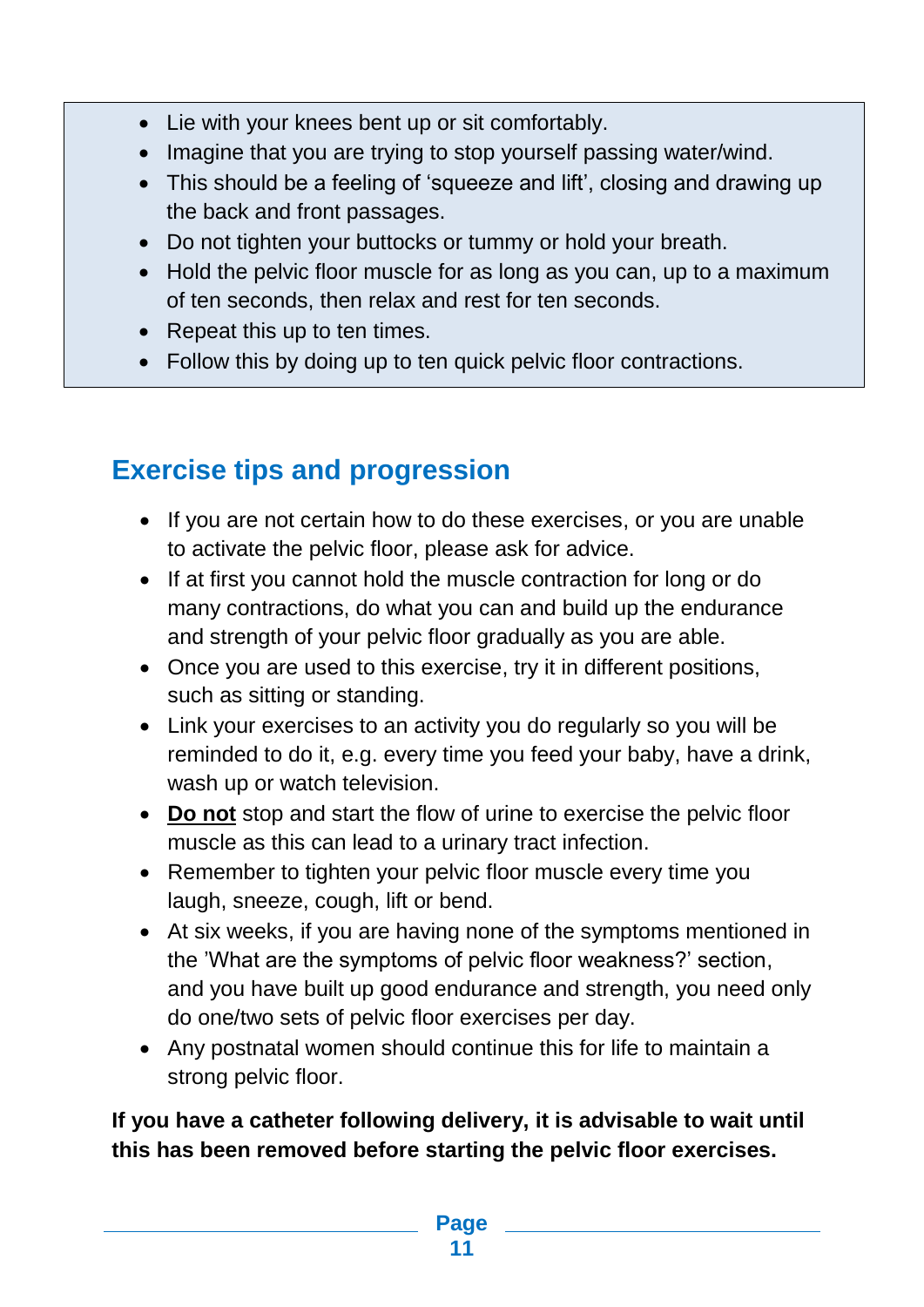**If you are still experiencing symptoms of pelvic floor weakness by the time of your six week postnatal check, ask for advice from your GP or health visitor. They will be able to refer you to the women's health physiotherapist or Dudley Continence Service.**

## **Abdominal exercise**

The abdominal muscles form a corset supporting the back and internal organs.

These muscles have been stretched and weakened during pregnancy, so it is important to start to exercise and strengthen these muscles as soon as possible. This will help you regain good muscle tone, regain your body shape, ensure good posture, and support your back and decrease the likelihood of long term back strain or pain. The exercises can also be useful in relieving wind and nausea following a caesarean delivery.

There are five stages to the exercises.

- You can start stage one the day after you have had your baby, and then work through to stage five at your own pace.
- Try to start by repeating each exercise ten times, and then gradually increase the time you hold each exercise up to ten seconds.
- Try to fit in two to four sessions of exercise each day for at least six weeks.

As time can be short, think about doing them before falling asleep in bed or before getting out of bed in the morning.

## **Stage one: the deep abdominal exercise**

This stage exercises the deepest muscles in the stomach which act like a corset, stabilising the spine and pelvis, helping to flatten your stomach and draw in your waistline.

- Lie comfortably on your back on the bed with your knees bent.
- Let your tummy sag, and breathe in gently.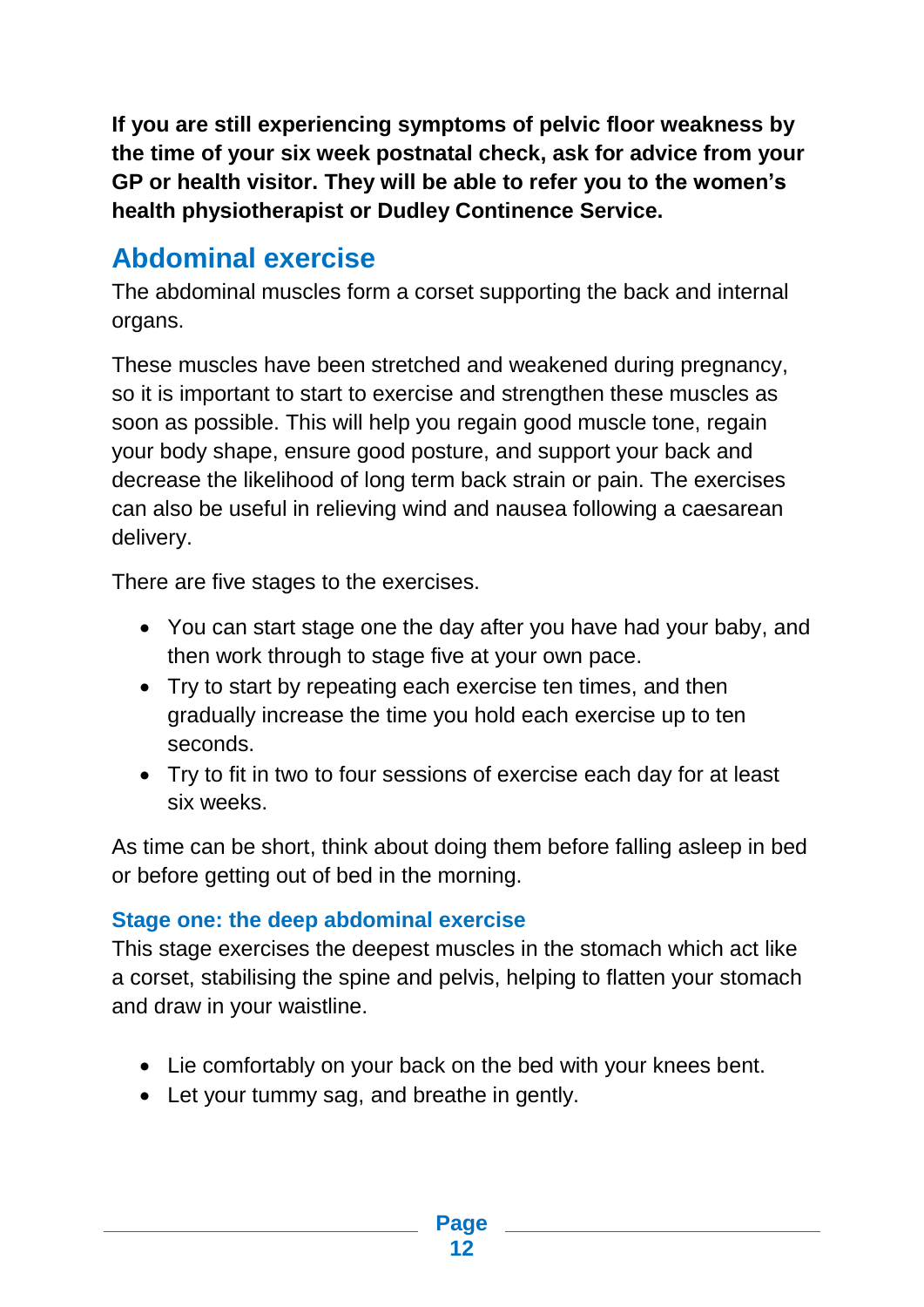- As you breathe out, gently draw in the lower part of your stomach, squeezing your pelvic floor at the same time. Hold for up to ten seconds.
- Relax the muscles. (See figure 2.)



**Figure 2.**

Once you are comfortable with achieving the deep abdominal exercise, you can try this lying on your side, on all fours and when sitting. You can also move to stage two.

#### **Stage two: the pelvic tilt**

Lie in a comfortable position and perform stage one, then hold this contraction.

- Whilst holding, gently squeeze your pelvic floor and buttocks, tilt your pelvis up and flatten your back onto the floor or bed.
- Hold this position for a maximum of ten seconds.
- Relax. (See figure 3.)



## **Figure 3.**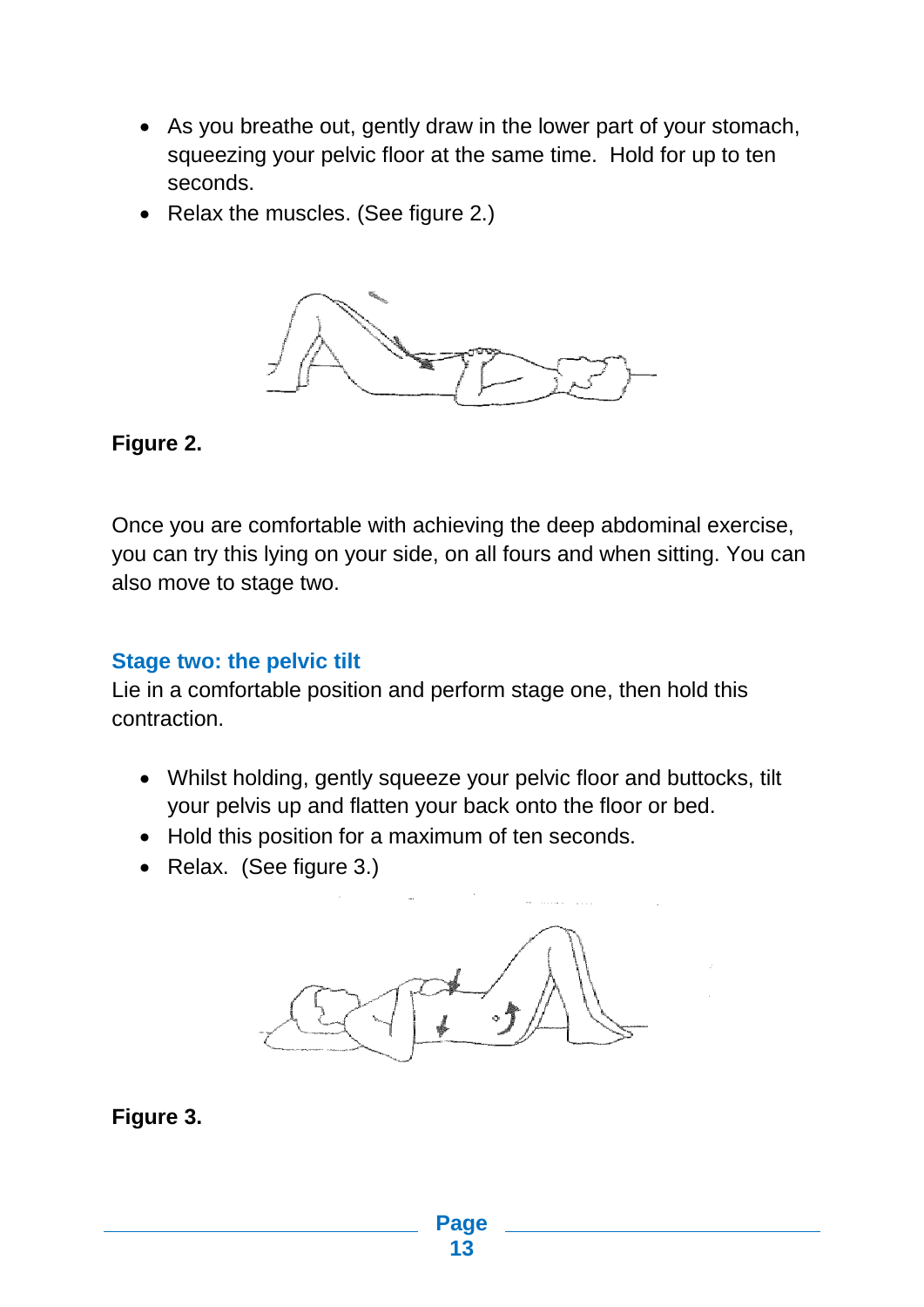**If you have had a caesarean section, do not progress to stage three until two weeks after delivery and you feel comfortable doing the exercises in stage two.**

## **Stage three: the head lift**

- Perform the pelvic tilt as in stage two. Remember to tighten your abdominal muscles, pelvic floor and buttocks.
- Lift your head only, hold for a few seconds, then release and rest for a few seconds. (See figure 4.)
- If you have neck pain, **DO NOT** do this exercise.



## **Figure 4.**

## **Stage four: the head and shoulder lift**

- Perform the exercise as in stage three, but now try to lift your head and shoulders off the bed.
- Hold for a few seconds, then release.

## **Stage five: knee rolling and knee bends**

- Lie in a comfortable position and perform the deep abdominal exercise, then hold this contraction.
- Gently roll both knees to the right, as far as is comfortable. Bring your knees back to the middle and relax.
- Perform the deep abdominal exercise again and repeat the knee roll exercise to the left.
- Lie in a comfortable position and perform the deep abdominal exercise, then hold this contraction.
- Keep your back flat on the bed and bend one hip and knee up as far as is comfortable.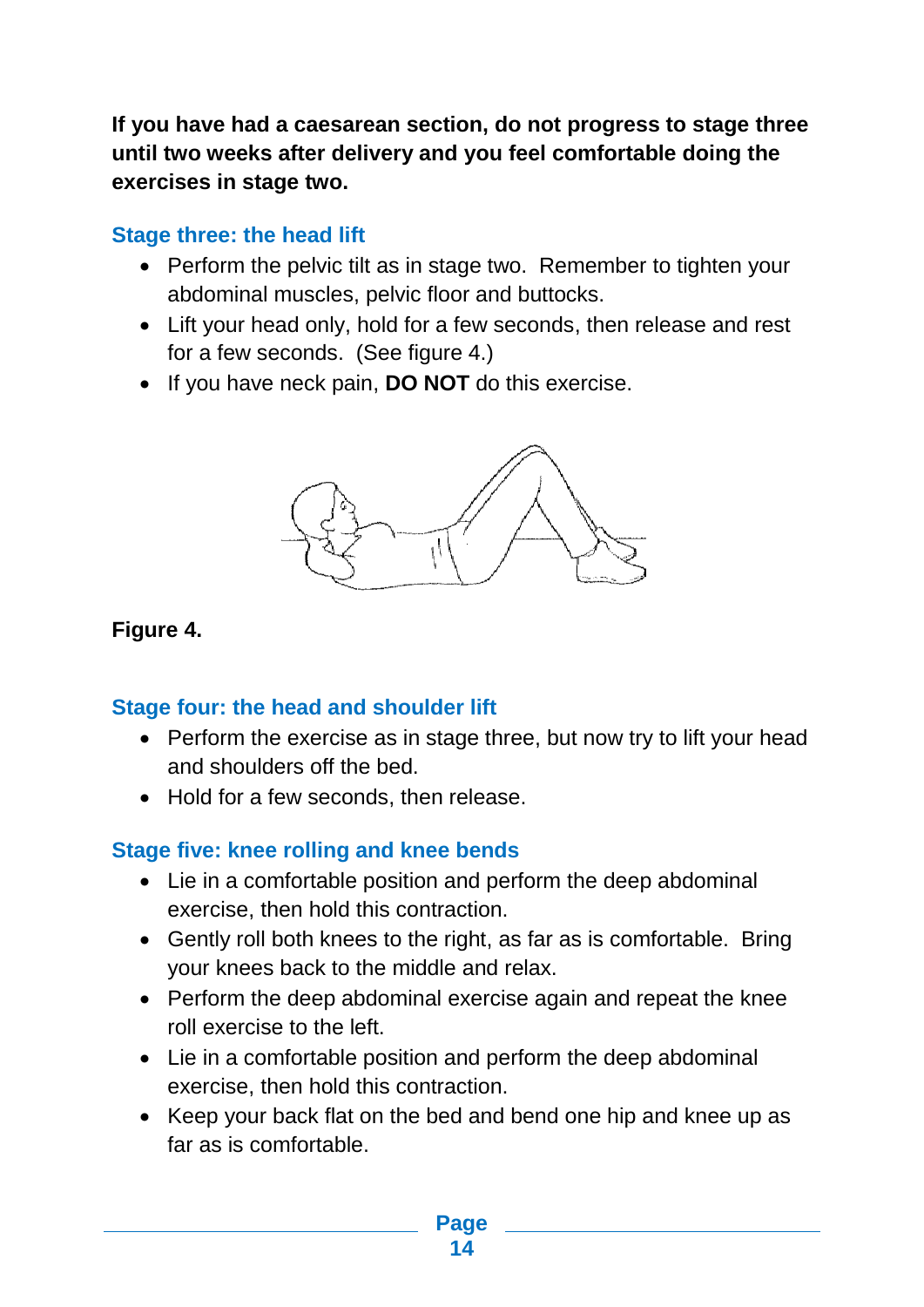- Hold for three seconds and then bring the leg down so that the foot is back on the bed.
- Repeat with the opposite leg.

## **Diastasis rectus abdominus (separation of the tummy muscles)**

Your abdominal muscles are made of several muscle layers. One of these layers runs up and down and is called your rectus abdominus. This muscle stretches during pregnancy and therefore becomes weaker. The rectus abdominus muscle can stretch to create a gap known medically as a diastasis.

During pregnancy, a sign of a diastasis is a peaking or doming down the middle of your bump when sitting up or leaning back. If you notice this, it is particularly important to perform the abdominal exercises.

It is most common in women who have a small build, very toned abdominals, have carried twins, had a baby over eight pounds in weight or had more than one pregnancy.



## **Figure 5.**

## **Diastasis test**

You, or your midwife, can carry out the following test to check if a gap has developed and monitor the gap until it closes.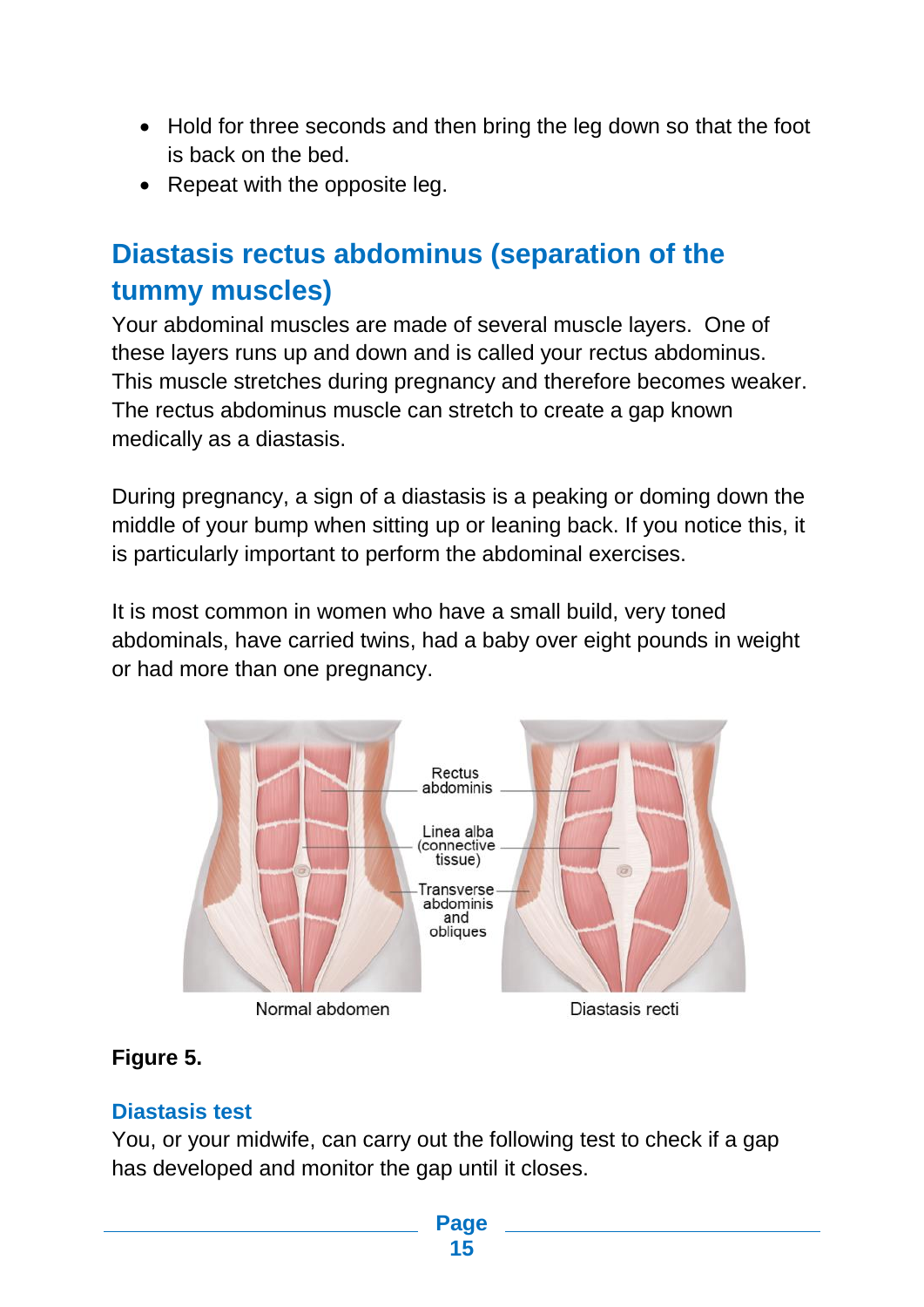- Lie on your back with your knees bent and your feet flat on the bed. Place all four fingers of one hand just above your navel (tummy button) and press them in firmly.
- As you breathe out, pull in your tummy muscles and flatten the small of your back into the bed, then lift your head off the bed (as in stage three of the abdominal exercises).
- With the fingers on your tummy, feel for the two firm ridges of the rectus muscle on either side.

## **You have a diastasis if**

- There is a gap between the muscles of two to five finger widths.
- The abdominal muscles do not come together as you contract them.
- You can feel and see a bulge in the middle of your tummy under your hand.

## **Reducing your diastasis**

- $\bullet$  If the gap is less than two fingers wide, you can perform all of the abdominal exercises and pelvic floor muscle exercises in this booklet.
- If the gap is two fingers wide or more, you should only do stage one and two of the abdominal exercises and your pelvic floor muscle exercises.
- Repeat the test weekly to see if you have improved.

## **Further advice if you have diastasis**

- Tighten your tummy muscles and your pelvic floor every time you roll, get up, lift, cough, push or pull.
- Avoid anything that makes your tummy dome (bulge up in the middle along the diastasis).
- Take care of your posture keep yourself tall and upright whilst sitting and standing. Use your abdominal muscles when standing to reduce the dome.
- Make sure that you get in and out of bed by rolling onto your side first.
- Avoid heavy lifting.
- Avoid constipation.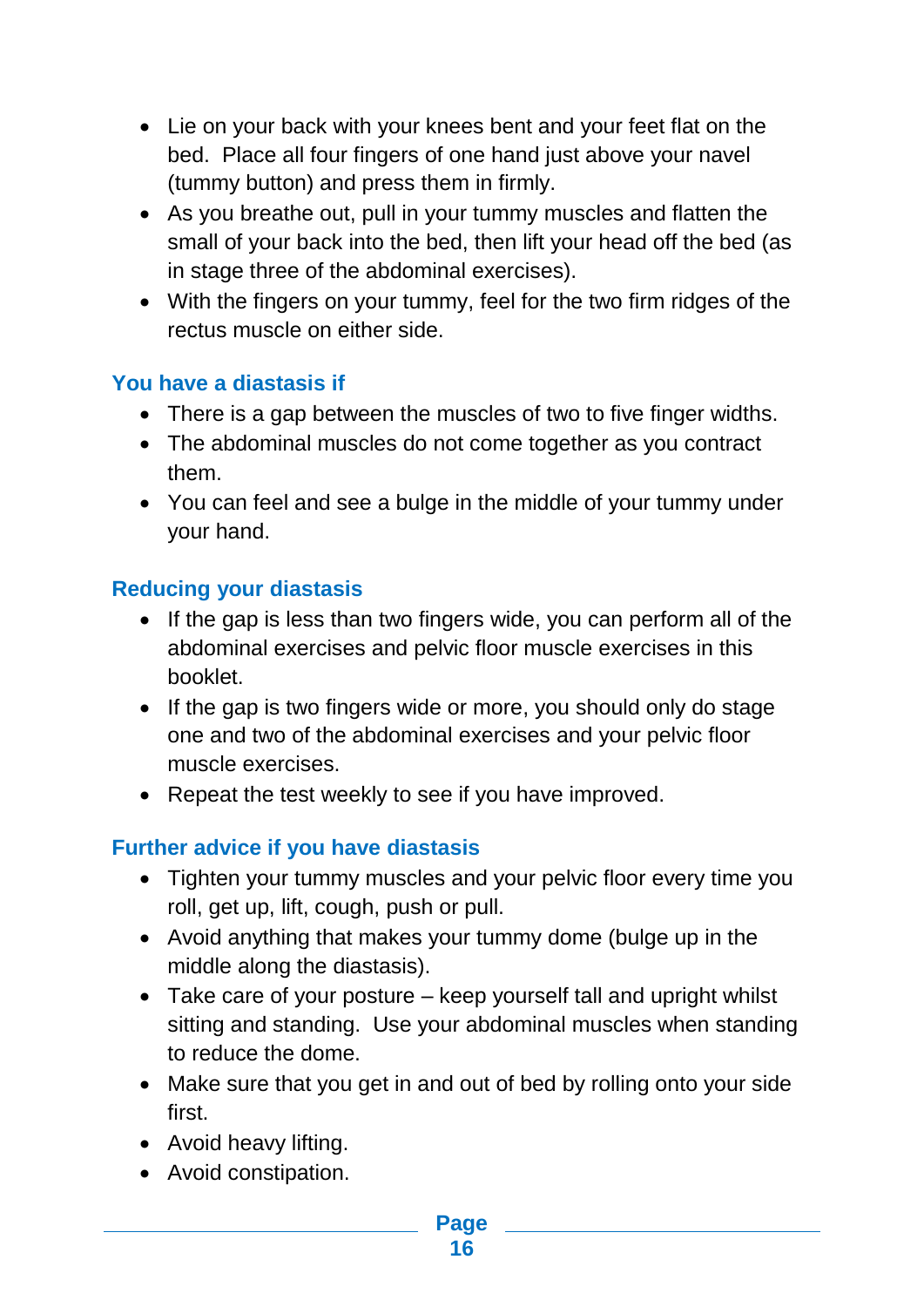If the gap is wide, or not improving, please see your midwife, health visitor or GP who can offer more advice.

They may refer you on to a physiotherapist who can assess and advise you further.

## **Returning to Exercise after Pregnancy**

Returning to exercise as soon as possible after delivery can help reduce the chance of developing postnatal depression, **but** exercise should relieve stress rather than make it worse. Ensure you are sensible and listen to your body, gradually build up your strength and energy whilst remaining pain free.

#### **Swimming**

This is an excellent form of low impact exercise and can be commenced at six weeks after delivery and once you have had a week clear of bleeding or discharge. If you have had a caesarean section or stitches, you must wait until your wound is well healed. It is sensible to wait until you have seen your GP at your six week check-up.

#### **Pilates and yoga**

These are excellent ways of regaining strength, tone and core stability, and specific postnatal classes will be low impact and safe in the initial months after giving birth.

#### **High impact exercise**

Care should be taken not to start high impact activity too soon. After six weeks, it is usually safe to recommence higher impact exercise/sport gently.

Only do this if you have good bladder control and are performing the postnatal exercise in this leaflet without difficulty. If you notice any leaking of urine when you jump or do high impact exercise, ask your GP for a referral to women's health physiotherapy for further advice.

Do not expect to be back to your former level of activity until at least 12 weeks after you have given birth.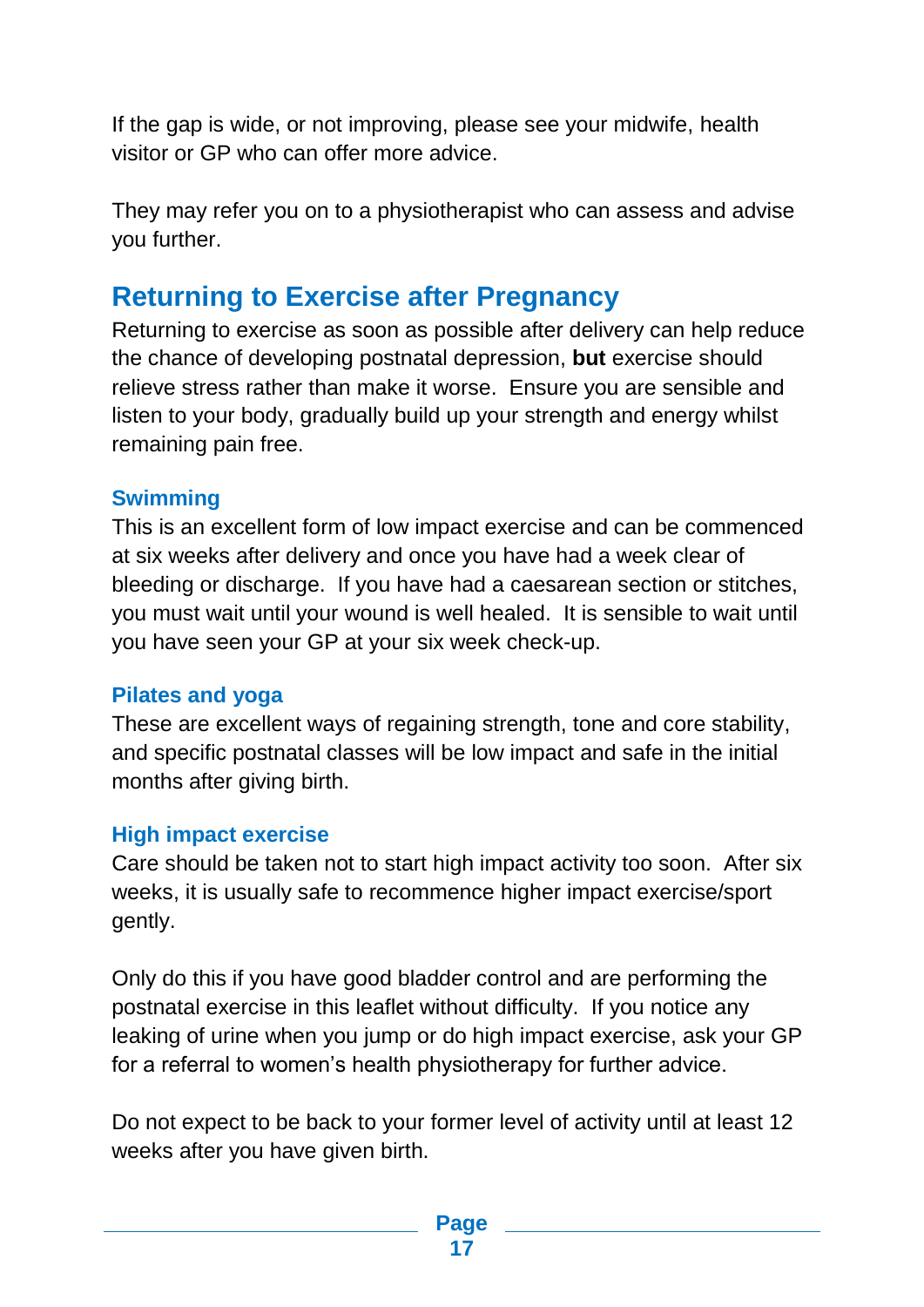At this stage, you may be able to start more vigorous forms of exercise such as netball, tennis, aerobics, Zumba, horse riding and martial arts, if you wish.

## **After a caesarean section**

You have had abdominal surgery and there are several layers of stitches in your lower abdomen that will take time to heal. You are likely to feel tired and feel some discomfort around your wound for the first few weeks following your operation. Follow the previous advice, as well as the extra information below.

- Take regular pain relief for as long as required, especially if you are having difficulty sleeping, as rest aids recovery.
- If you need to cough, sneeze, laugh or cry, lean forwards and support your wound with your hands, a towel or a pillow as this will decrease the pulling sensation.
- When you return home, accept the help that is offered, try to avoid strenuous activities and do not lift anything heavier than your baby for the first six weeks. This includes avoiding
	- o Standing for long periods.
	- $\circ$  Carrying the baby in the car seat.
	- o Lifting young children or pets.
	- o Vacuuming/housework/gardening/ironing.
	- o Lifting washing baskets or wet washing.
	- o Carrying heavy shopping.

If you have another child, encourage them to climb up to you when you are sitting, rather than you lifting them. Alternatively, ask someone to lift them onto your knee. If appropriate, encourage them to walk up and down the stairs, and to get in and out of their bed, chair or car seat themselves, as long as they are supervised.

After six weeks, you may begin to increase activity, but do this gradually. When lifting, always get close up to the object, bend your knees and tighten your tummy muscles and pelvic floor.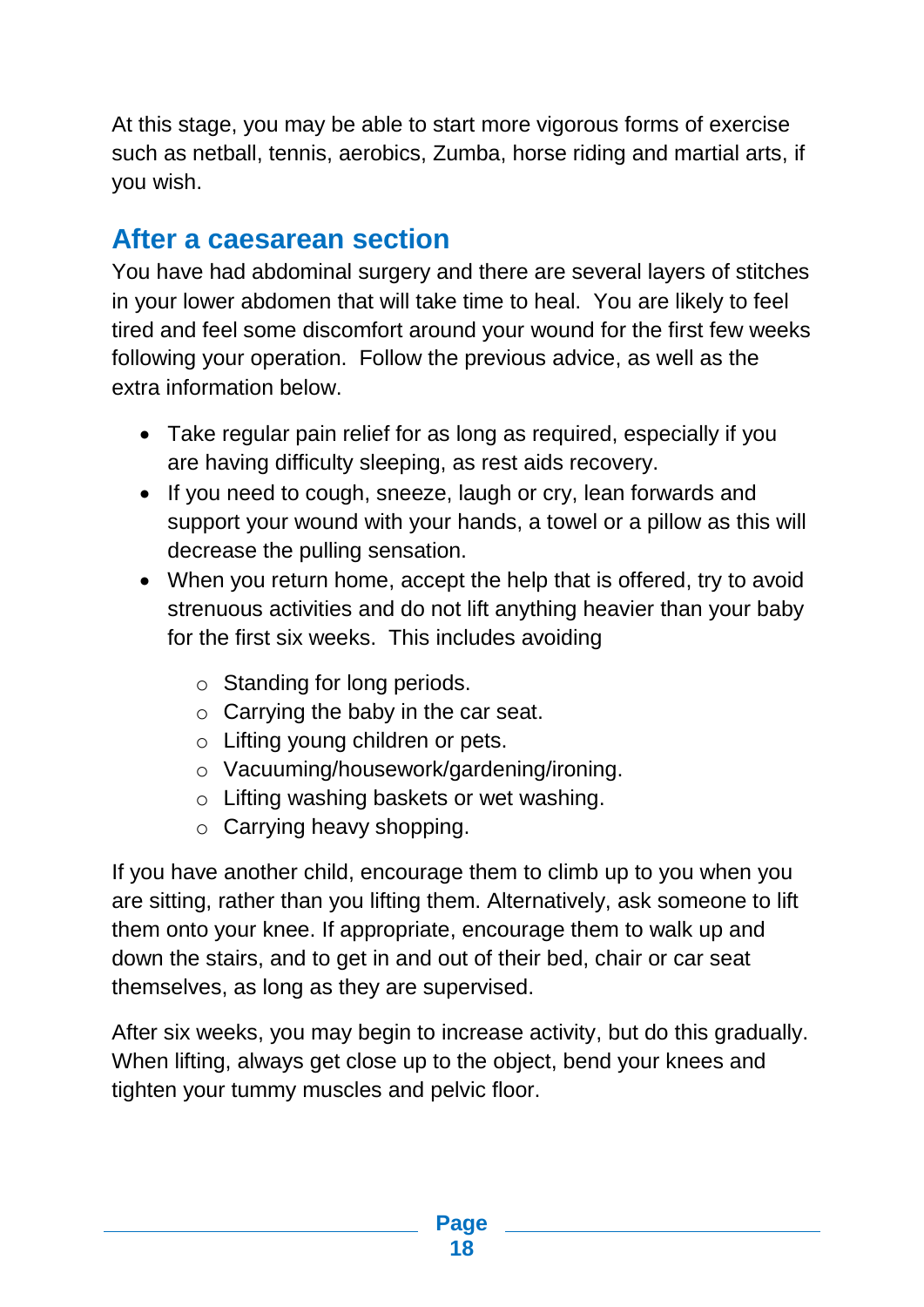## **Driving**

We advise you to avoid driving until you feel able to concentrate fully, can wear a seatbelt comfortably, can look over your shoulder and turn the steering wheel without discomfort, and can apply the footbrake hard enough to perform an emergency stop.

Before driving again, you also need to check with your insurance company that you are covered. This is normally four to six weeks.

## **References**

Pelvic Obstetric & Gynaecological Physiotherapy (POGP) (2018) Exercise and Advice after Childbirth.

Pelvic Obstetric & Gynaecological Physiotherapy (POGP) (2017) Fit for the Future: Essential advice and exercises following childbirth.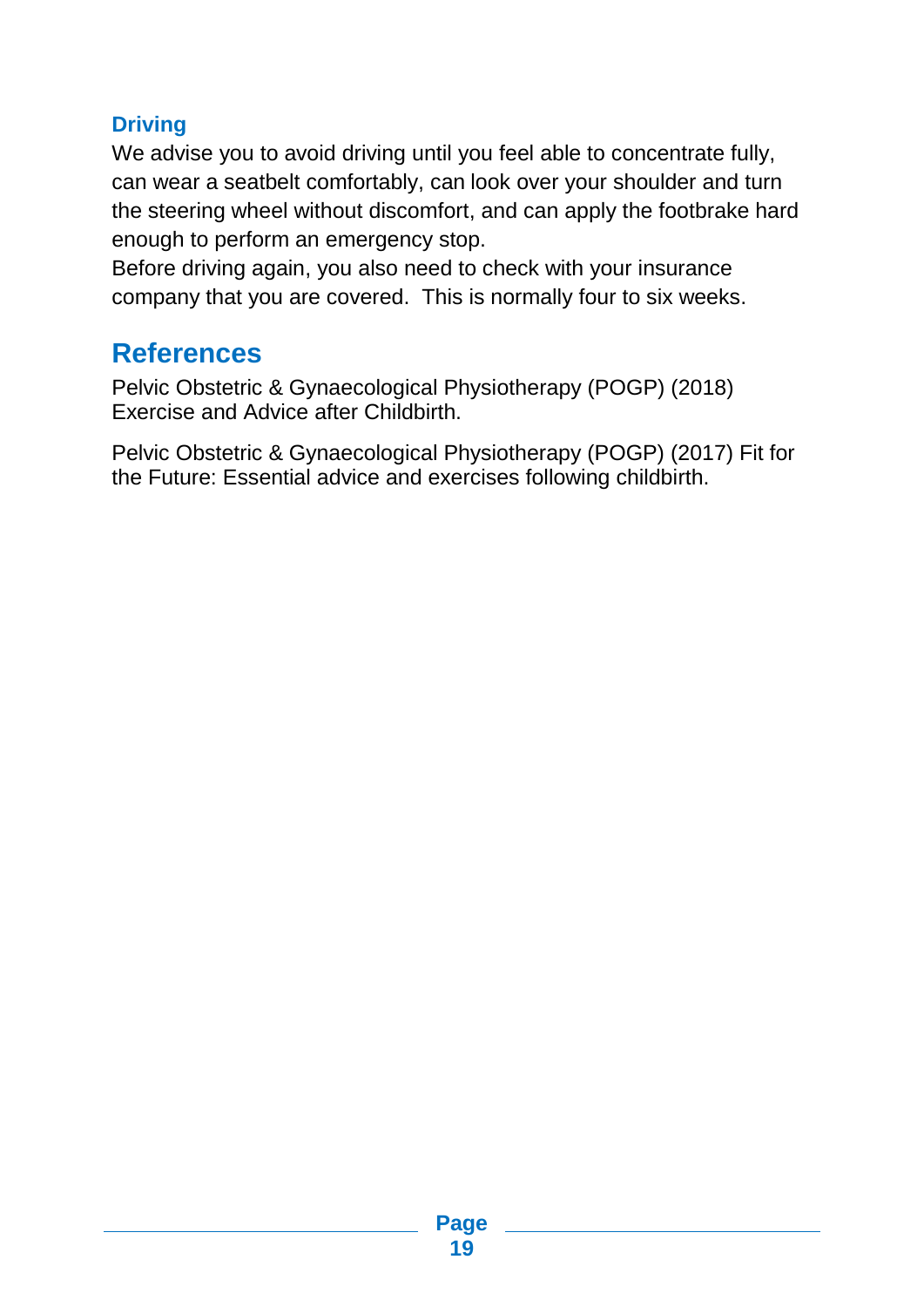## **Can I find out more?**

If you have any questions, or if there is anything you do not understand about this leaflet, please contact your midwife, health visitor or GP.

Or, you can contact the physiotherapy department:

#### **Women's Health Physiotherapy Team**

The Dudley Group NHS Foundation Trust Therapy Services Department 01384 456111 ext. 2430 (8am to 6pm, Monday to Friday) [www.dgft.nhs.uk](http://www.dgft.nhs.uk/)

If you have a GP in the Dudley area and you have concerns about your continence, you can contact:

#### **Continence Advisory Service**

Brierley Hill Health and Social Care Centre, Venture Way, Brierley Hill, West Midlands, DY5 1RU

01384 321517 (8.30am to 4.30pm, Monday to Friday)

If your GP is not in the Dudley area and you have concerns about your continence, ask your GP or midwife to refer you to Women's Health Physiotherapy.

Russells Hall Hospital switchboard number: 01384 456111

#### **This leaflet can be downloaded or printed from:**  <http://dgft.nhs.uk/services-and-wards/maternity/>

If you have any feedback on this patient information leaflet, please email [therapy.dudleygroup@nhs.net](mailto:therapy.dudleygroup@nhs.net) and [dgft.patient.information@nhs.net](mailto:dgft.patient.information@nhs.net)